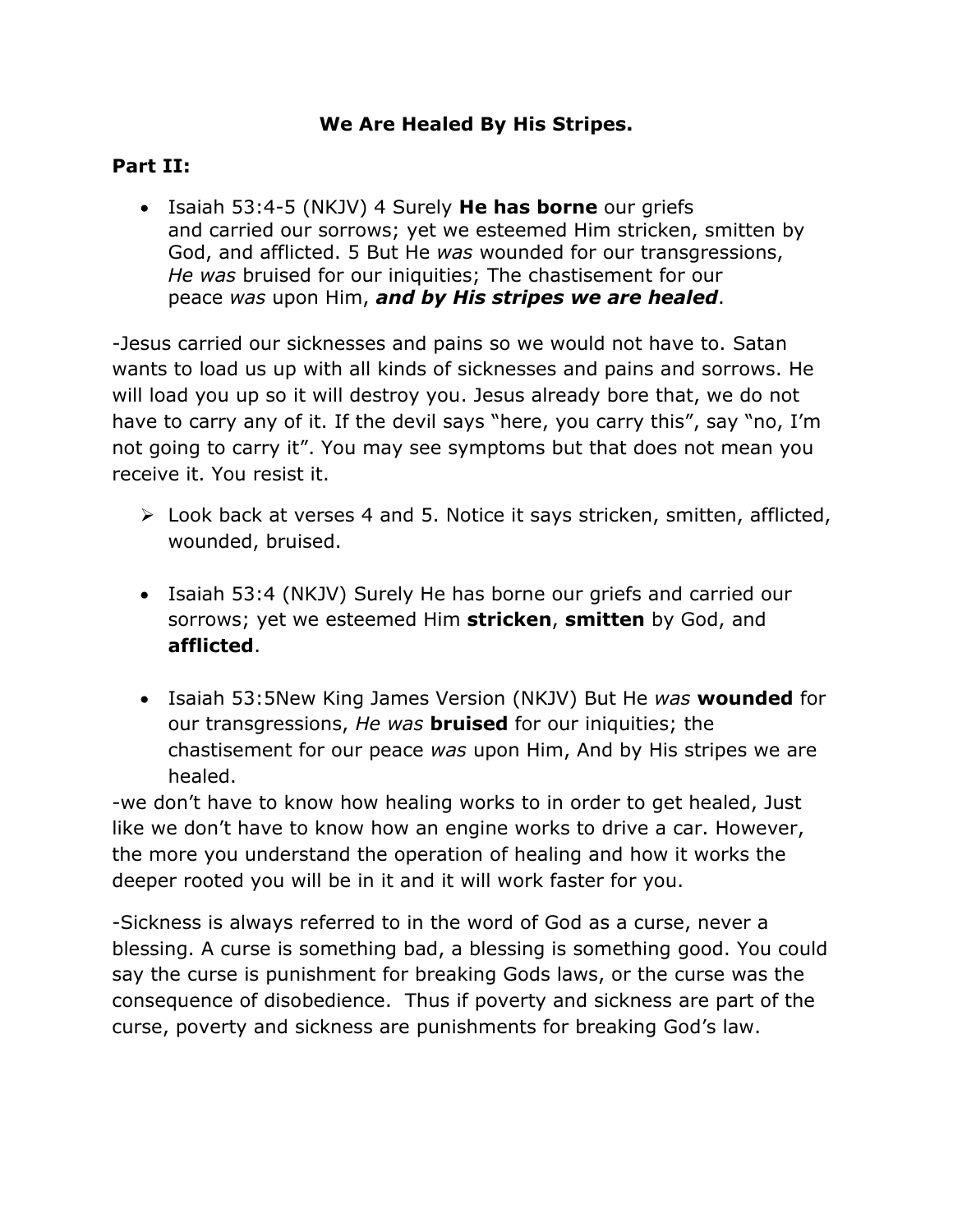Genesis 3:17-19 (NKJV) 17 Then to Adam He said, *"Because you have heeded the voice of your wife, and have eaten from the tree of which I commanded you, saying, 'You shall not eat of it'*: "**Cursed** *is* the ground for your sake; in toil you shall eat *of* it all the days of your life. 18 Both thorns and thistles it shall bring forth for you, and you shall eat the herb of the field. 19 In the sweat of your face you shall eat bread till you return to the ground, for out of it you were taken; for dust you *are,* and to dust you shall return."

-The curse came because man sinned. God is a righteous and just God and issued punishment for the sin. When Adam and Eve broke the law, God still loved them but they were punished which was the cure. God had to punish even though he loved them, because if there was no punishment for breaking the law God could be accused of being unfair. Satan could say God was unfair. God is fair and just and all things are upheld by the word of His power. What God says, becomes. What God declares is, and we can trust Him. Justice requires there to be punishment. When Adam broke the law he was not deceived. Adam eating the fruit was an act of rebellion.

-Plagues and sickness was used like a striking or a smack:

- Deuteronomy 28:27-28(NKJV) 27 The LORD will **strike** you with the boils of Egypt, with tumors, with the scab, and with the itch, from which you cannot be healed. 28 The LORD will **strike** you with madness and blindness and confusion of heart.
- The Lord Strikes Nabal (Nabal means fool) 1 Sam. 25:38; Uzzah 2 Sam. 6:6-7; Jeroboam 1 Kings 14:10-11; Herod Acts 12:21-24;
- Micah 6:13(NKJV) 13 "Therefore I will also make *you* sick by striking you, by making *you* desolate because of your sins."
- Hosea 6:1 (NKJV) 6 Come, and let us return to the LORD; for He has torn, but He will heal us; He has stricken, but He will bind us up.

-Isaiah saw in the spirit and he said "it please the Lord to bruise him". As some were watching the soldiers whip Jesus and beat Him, Isaiah saw in the spirit that God was smiting Him. He saw punishment being poured out upon Him. The source of all sickness and disease was poured out on Jesus's spirit.